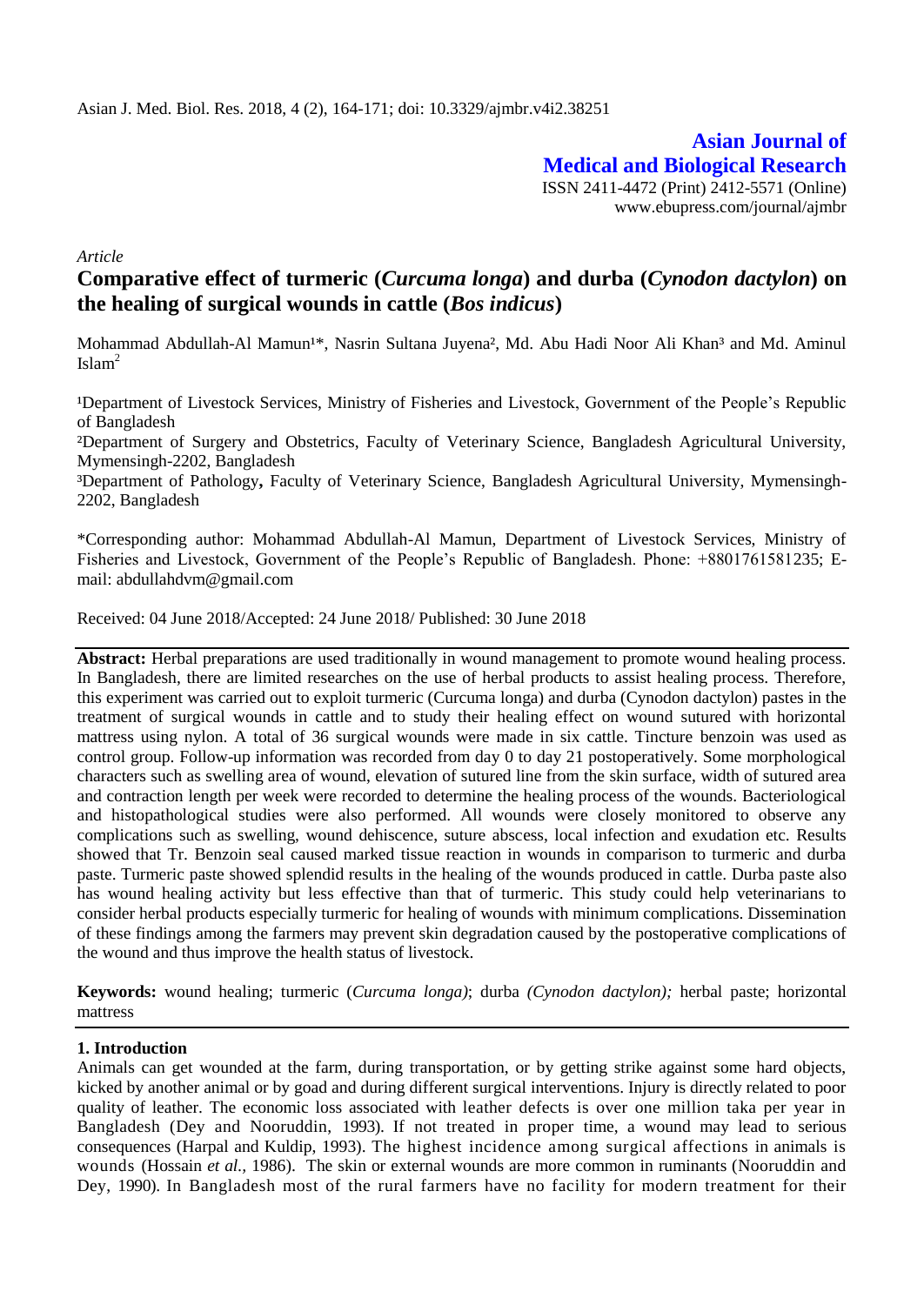livestock. In addition, many farmers cannot afford the cost of treatment. Under the circumstances, the rural farmers tend to incline towards traditional systems of animal treatment, which are relatively less expensive and available. So before taking the animal to the veterinarian, the owners try to treat their animals with various local remedies of which plant sources are mostly common. These remedies rather retard wound healing and ultimately quality of leather detoriated. It makes veterinarian complicated to handle wounds in most cases. There are many risk factors which cause postoperative wound complications. Immediate complications include hematoma, improper hemostasis and wound infection. Moreover, delayed complications include scar, eversion of the wound edges, stitch marks and wound necrosis (Gabrielli *et al.,* 2001).

Wound management focuses on restoration of function and physical integrity with the minimum deformity and without infection (Adams *et al.,* 2003). The aim of treating a wound is to either shorten the time required for healing or to minimize the undesired consequences (Myers *et al.,* 1980). Various attempts have been taken to aid wound repair (Savanth and Shah, 1998). Now-a-days, different plant and herbal preparations has been used with tradition to promote wound healing process. The therapeutic efficacies of many indigenous plants, for various diseases have been described by traditional herbal medicine practitioners (Savanth and Mehta, 1996). Antimicrobial substances derived from plants have received considerable attention in recent years (Cutter, 2000; Shirazi *et al.,* 2008; Jain *et al.,* 2010). Moreover, efforts are being made to discover agents that can promote wound healing and thereby reduce the cost of hospitalization and save the patient from sufferings (Shukla *et al*., 1999). There are limited researches on the use of herbal product to assist healing process in Bangladesh (Islam, 2004). Therefore, this experiment was carried out with the aim to exploit the therapeutic effect of turmeric plant (*Curcuma longa*) and durba grass (*Cynodon dactylon*) pastes on surgical wound, to isolate the bacteria responsible for wound infection and to observe the histopathological changes of wound area during healing process.

#### **2. Materials and Methods**

The proposed research work was conducted during the period from November, 2011 to May, 2012 at Veterinary Teaching Hospital, Bangladesh Agricultural University (BAU Vet. Clinic), Mymensingh. The bacteriological and histopathological experiments of this research were performed at the Department of Pathology, Faculty of Veterinary Science, Bangladesh Agricultural University.

#### **2.1. Experimental animals**

Six apparently healthy cattle (*Bos indicus*) were used for this experiment. The body weight of the animals ranged from 80 to 120 Kg and age ranged from 1-3 years. All of the experimental cattle were dewormed with albendazole (Almex®, Square Pharmaceuticals) before starting the experiment.

#### **2.2. Experimental design**

A total of thirty six surgical wounds were made on the skin of six cattle. Cattle were divided into three groups with two animals in each group (Table 1).

**Group-A:** Fresh turmeric paste was applied locally daily to six surgical wounds made in each animal. These animals were maintained carefully so as to avoid interference with granulation tissue formation.

**Group-B:** Fresh paste of the leaves of durba was applied to six surgical wounds made in each animal. The treatment schedule was same as in Group-A.

**Group-C**: This group was kept as control. In this group benzoin seal was applied to six surgical wounds made in each animal. Benzoin consists of 10% benzoin, 90% alcohol with aloes, storax and Tolu balsam. It is a safe, natural substance to increase tackiness, therefore, used a 'medical varnish', forming a sealing 'film' over raw tissue to protect wounds from ingress of bacteria (Falkner-Heylings, 2011).

All wounds were closed with horizontal mattress pattern using nylon to mitigate the suture effects on wound healing. Similarly, *antibiotic,* antihistaminic or anti-inflammatory drug were avoided to mitigate their effects on healing process. Follow-up information was obtained since day of surgical operation up to day 21 after surgery. Some morphological characters such as swelling area of wound, *elevation* of sutured line from the skin surface, width of sutured area were recorded to determine the healing of the wounds. Elevation of sutured line was recorded during suture removal after 7 days of surgery. Width of sutured area was measured from the day of surgical intervention day 0 (D<sub>0</sub>), day 3 (D<sub>3</sub>), day 7 (D<sub>7</sub>), day 14 (D<sub>14</sub>), day 21 (D<sub>21</sub>) to determine wound contraction length. For bacteriological study, swabs were collected from all treatment groups at  $D_1$ ,  $D_2$  and  $D_3$ . Tissue samples were collected from all treatment groups at  $D_1$ ,  $D_3$  and  $D_7$  for histopathological study.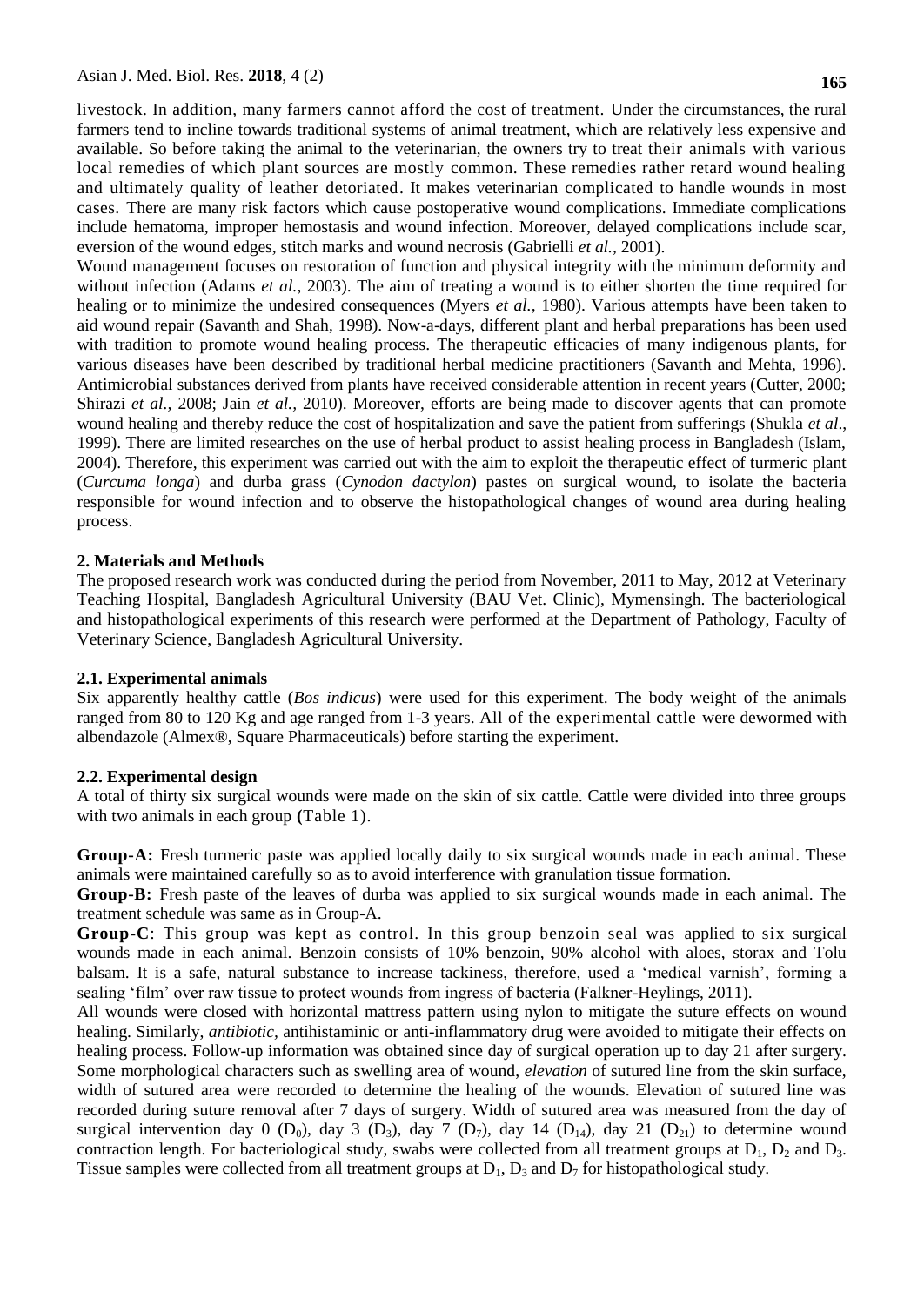## **2.3. Preparation of the herbal paste**

The fresh turmeric roots were collected from Bangladesh Agricultural University market and leaves of durba from Bangladesh Agricultural University Agronomy Field Station. The green leaves of durba were properly cleansed with water and taken in a mortar and grinded thoroughly with a pestle and the prepared paste was directly applied on wound. Similarly, turmeric paste was prepared from turmeric roots.

# **2.4. Surgical technique**

Surgical wound was made by giving a vertical incision in the flank region (Figure 1a), each was of 5 cm length and 0.5 cm depth after following routine surgical procedure and the wound was closed with horizontal mattress using nylon (Figure 1b). After suturing durba paste, turmeric paste and benzoin seal were applied onto the sutured area of selected groups (Figure 2a, 2b and 2c). Sutures were removed at day 7 of post operation. Three wounds were made at a time in one side and similar operation was done in another lateral side at least after 15 days of previous incision. Incision was not given in same place of previous incision.

# **2.5. Observation of wounds**

Slide calipers were used to measure swelling area (mm), elevation of suture line (mm) and width of the cutting edge of the sutured wound (mm). A wound was assumed healed up when cicatrisation and pigmentation was found. Healing score was categorized as: **1.** Excellent-characterized by no inflammation, no exudation, no infection, no dehiscence, gradual decreasing of width of cutting edge; **2.** Good- characterized by minimum inflammation with minimum exudation, no dehiscence, gradual decreasing of width of cutting edge and **3.** Faircharacterized by marked inflammation, presence of infection and exudation. All wounds were closely monitored to observe any complication such as swelling (mm), wound dehiscence, suture abscess, local infection and exudation.

# **2.6. Bacteriological study**

# **2.6.1. Collection and culture of samples**

All of the bacteriological samples were collected aseptically from the wounds of cattle by using sterile cotton buds and promptly transferred into screwed capped test tubes containing nutrient broth. The collected samples were incubated in nutrient broth at 37 °C for overnight. Then the samples were inoculated in nutrient agar by streak plate method and further incubated at 37 °C for overnight to promote growth of bacteria to observe the cultural characteristics.

## **2.6.2. Staining methods**

Gram's staining method was performed to study the morphological and staining characteristics of bacteria and to provide information about the presumptive bacterial identification.

## **2.7. Biopsy and histopathology**

The biopsies containing dermis and epidermis (1.5cm x l cm) were collected from the wound areas of each experimental animal on the 1st, 3rd and 7th days after wounding using standard surgical procedure. The samples were fixed in 10% buffered neutral formalin solution more than seven days for histopathology. Histopathological slides were prepared according to the method of Luna (1968). The slides were stained with routine hematoxylin and eosin staining and examined under compound light microscope to evaluate tissue reaction differences between control and experimental group.

## **2.8. Statistical analysis**

All data were presented as mean±SEM. To compare data among groups, one way ANOVA (Analysis of Variance) factor analysis was performed. The data obtained in the present investigation were analyzed with SAS 12.5 software. Probability P<0.5% was considered statistically significant.

## **3. Results**

# **3.1. Morphological changes in sutured wound**

Swelled area and elevation of suture line and contraction length were recorded in different groups are shown in Table 2. Among three groups, more swelled area was observed in wounds of control group. The swelling (12.65  $\pm$  0.43mm) was significantly (P < 0.05) higher in Group C. Treatment with turmeric paste and durba paste results the swelling area 11.64  $\pm$  0.43 mm and 11.74  $\pm$  0.43 mm respectively. In this study, suture bite was 0.5 mm followed in all sutured wounds. We found that elevation of suture area varied significantly ( $p$  <0.05) with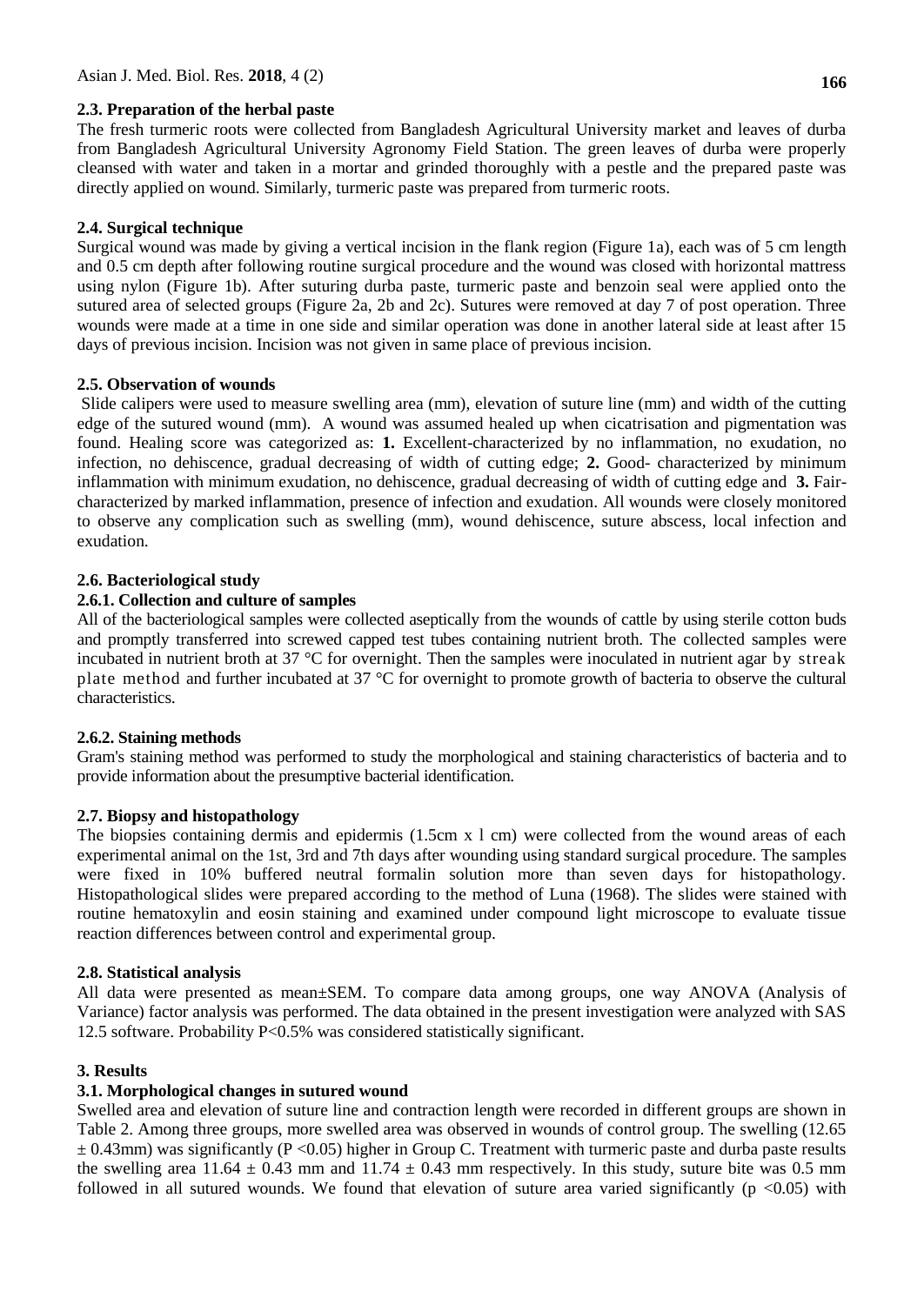treatment. Elevation of sutured line was higher  $(3.62 \pm 0.20 \text{ mm})$  in wounds treated with tincture benzoin and lower (2.52  $\pm$  0.20 mm) in wounds treated with turmeric paste (Table 2). Higher swelled area and elevated suture line indicates presence of more inflammation in wounds treated with tincture benzoin.

All values of width of sutured area of three groups increased up to day 3 and then decreased gradually in all wounds irrespective of treatments (Table 3). Wounds treated with durba paste had higher diameter of sutured area in comparison to that of wound treated with turmeric paste and tincture benzoin up to day 3 and variation was statistically significant (p<0.05). Later width of sutured line gradually decreased and variation was insignificant up to day 21.

#### **3.2. Microbiological study**

Bacterial colonies were present in culture of all samples collected from durba grass group at different times (Figure 3a), whereas, bacterial colonies were present in culture of samples of benzoin seal and turmeric groups at day 1. Gram's staining confirmed the presence of *Staphylococcus* spp*.* (Figure 3b). The species of *Staphylococcus* spp. isolated from the samples showed greywhite to yellowish colonies on nutrient agar.

#### **3.3. Histopathological changes**

Histological study of biopsies taken from various treatment groups were focused on the presence of reactive cells as an indication of inflammation. The infiltration of reactive cells including neutrophils, macrophages, and lymphocytes were present all samples of three groups collected at  $D<sub>1</sub>$ , which indicated presence of inflammation as a normal tissue response to suture and tissue handling. Reactive cells decreased gradually in wounds of durba and turmeric groups. Moreover, proliferation of fibrous connective tissue was observed markedly in wounds of turmeric group at  $D_3$ . In contrast, massive infiltration of reactive cells was observed under keratinized layer of epidermis in samples of control group collected at  $D_3$ . All samples of three groups collected at  $D_7$  showed reduced number of reactive cells along with newly formed connective tissue (Figure 4a, 4b and 4c). An interesting finding was observed in samples of turmeric group at  $D_7$ , where newly formed keratinized layer of epidermis was found under the scab infiltrated with reactive cells (Figure 4b). This histological finding indicated sloughing of strangulated cutting edge after healing of suture line when wounds closed with horizontal mattress. This typical histological finding was absent in wounds of durba and control groups at  $D_7$  postoperatively indicated comparatively delay healing of these wounds (Figure 4a and 4c).

| <b>Groups</b> | <b>Materials for treatment</b> | <b>Form of Materials</b> | No. of animals | No. of wounds |
|---------------|--------------------------------|--------------------------|----------------|---------------|
|               | Turmeric                       | Paste                    |                |               |
|               | Durba                          | Paste                    |                |               |
|               | Tincture benzoin co.           | Solution                 |                |               |

#### **Table 1. The experimental protocol.**

| <b>Groups</b>       | <b>Swelling of</b><br>suturing area | <b>Elevation of</b><br>sutured line<br>$(\mathbf{mm})$ | Average<br>contraction<br>Length | <b>Observation</b>                                                                   | <b>Healing</b><br>score  |
|---------------------|-------------------------------------|--------------------------------------------------------|----------------------------------|--------------------------------------------------------------------------------------|--------------------------|
| Durba               | $11.74 \pm 0.43^{\circ}$            | $3.0 \pm 0.20^a$                                       | $1.42+0.20$                      | Moist suture surface, liking present,<br>infection and myiasis (1), delay<br>healing | Fair $(5)$<br>Good $(7)$ |
| <b>Turmeric</b>     | $11.64 + 0.43^a$                    | $2.52 \pm 0.20^{\circ}$                                | $1.62 \pm 0.20$                  | Dry sutured surface, no<br>inflammation, early healing from $D_3$                    | Excellent                |
| <b>Benzoin</b> seal | $12.65 \pm 0.43^b$                  | $3.62 + 0.20^{b}$                                      | $1.67 + 0.20$                    | Moist sutured surface, delay healing                                                 | Good                     |

**Table 2. Different parameters of wounds treated with durba, turmeric paste and benzoin seal.**

a, b indicate significant ( $p<0.05$ ) difference in groups; Mean  $\pm$  SEM

#### **Table 3. Width (mm) of sutured area of wounds treated with durba, turmeric paste and benzoin seal.**

| <b>Groups</b>       | D،                          | D                      | D,              | $\mathbf{D}_{14}$ | $\mathbf{D}_{21}$ |
|---------------------|-----------------------------|------------------------|-----------------|-------------------|-------------------|
| Durba               | $8.42 \pm 0.30^{\text{ a}}$ | $9.2 \pm 0.33^{\circ}$ | $7.33 \pm 0.26$ | $5.92 + 0.27$     | $4.2 \pm 0.22$    |
| <b>Turmeric</b>     | $6.62 \pm 0.30^{b}$         | $7.37 + 0.33^{b}$      | $7.33 + 0.26$   | $5.70 + 0.27$     | $4.2 \pm 0.22$    |
| <b>Benzoin seal</b> | $6.92 \pm 0.30^{\circ}$     | $8.08 + 0.33^{o}$      | $7.75 + 0.26$   | $6.08 \pm 0.27$   | $4.0 \pm 0.22$    |

a, b indicate significant ( $p<0.05$ ) difference in groups; Mean  $\pm$  SEM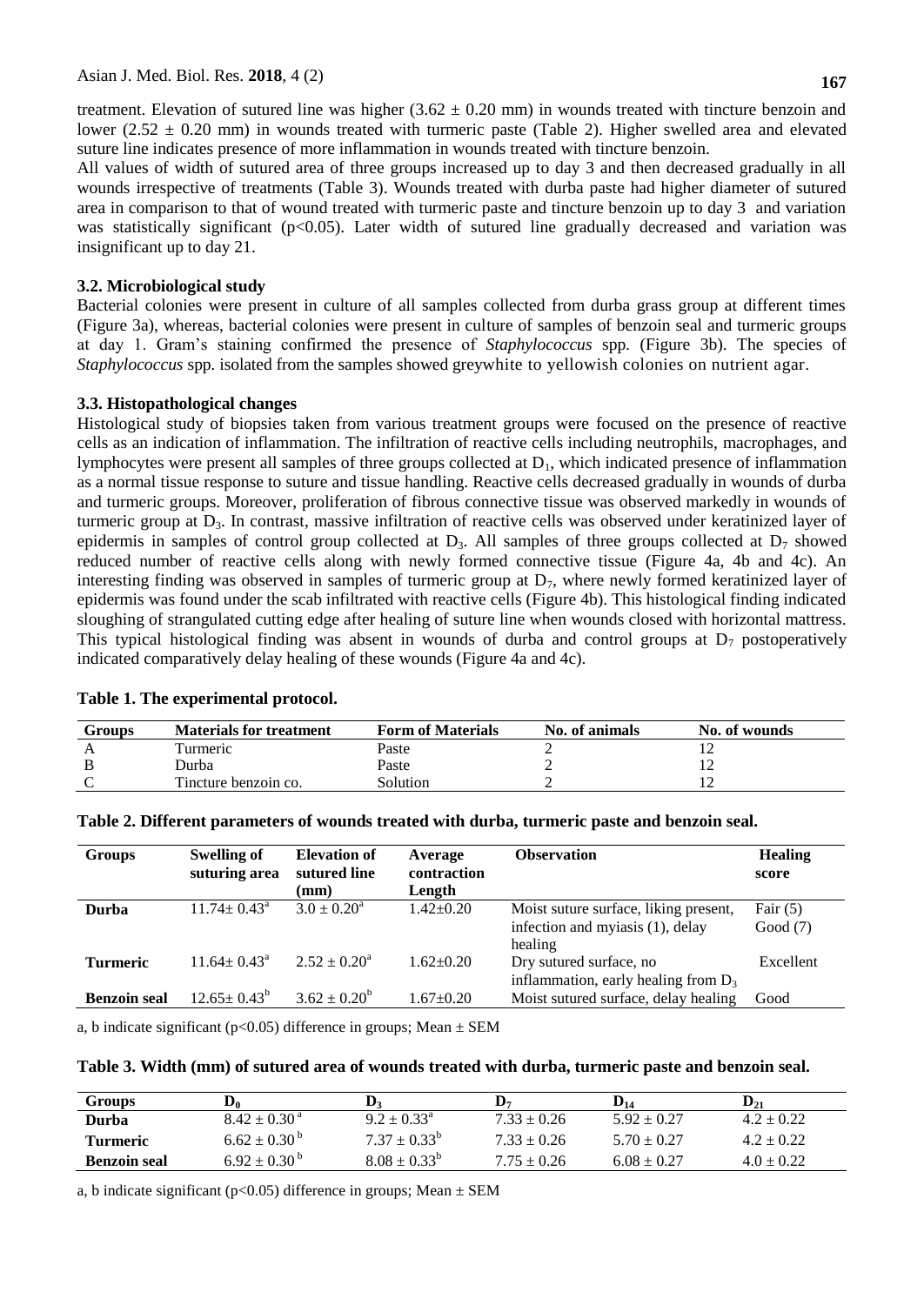

**Figure 1. Fresh surgical wound just after incision (a) and suturing of incised wound as horizontal mattress pattern (b).**



**Figure 2. Application of durba paste (a), turmeric paste (b) and benzoin (c) on sutured wound.**





**Figure 3. Presence of bacterial colony in primary culture of nutrient agar observed in samples collected from groups durba paste (a) and The spherical shaped bacteria (arrow) arranged in culture (***Staphylococcus* **spp.) was isolated from dermal wound (b).**



**Figure 4. Histopathological changes in wounds of durba (a), turmeric (b) and control (c) groups at D7. In turmeric group (b) newly formed keratinized layer with new cells were present (red arrow).Yellow arrow shows reactive cells.**

#### **3.4. Other observations**

In our study, all wounds treated with durba paste showed marked inflammation with moist sutured area at day 7 when sutures were removed. Moreover, infection, tissue erosion and myiasis were present in one wound treated with durba paste. According to healing score scale, fair to good healing was observed in wounds treated with durba paste. In contrast, all sutured wounds treated with turmeric paste maintained excellent healing score (Table 3.1). There was dry sutured surface without any inflammation when sutures were removed from wounds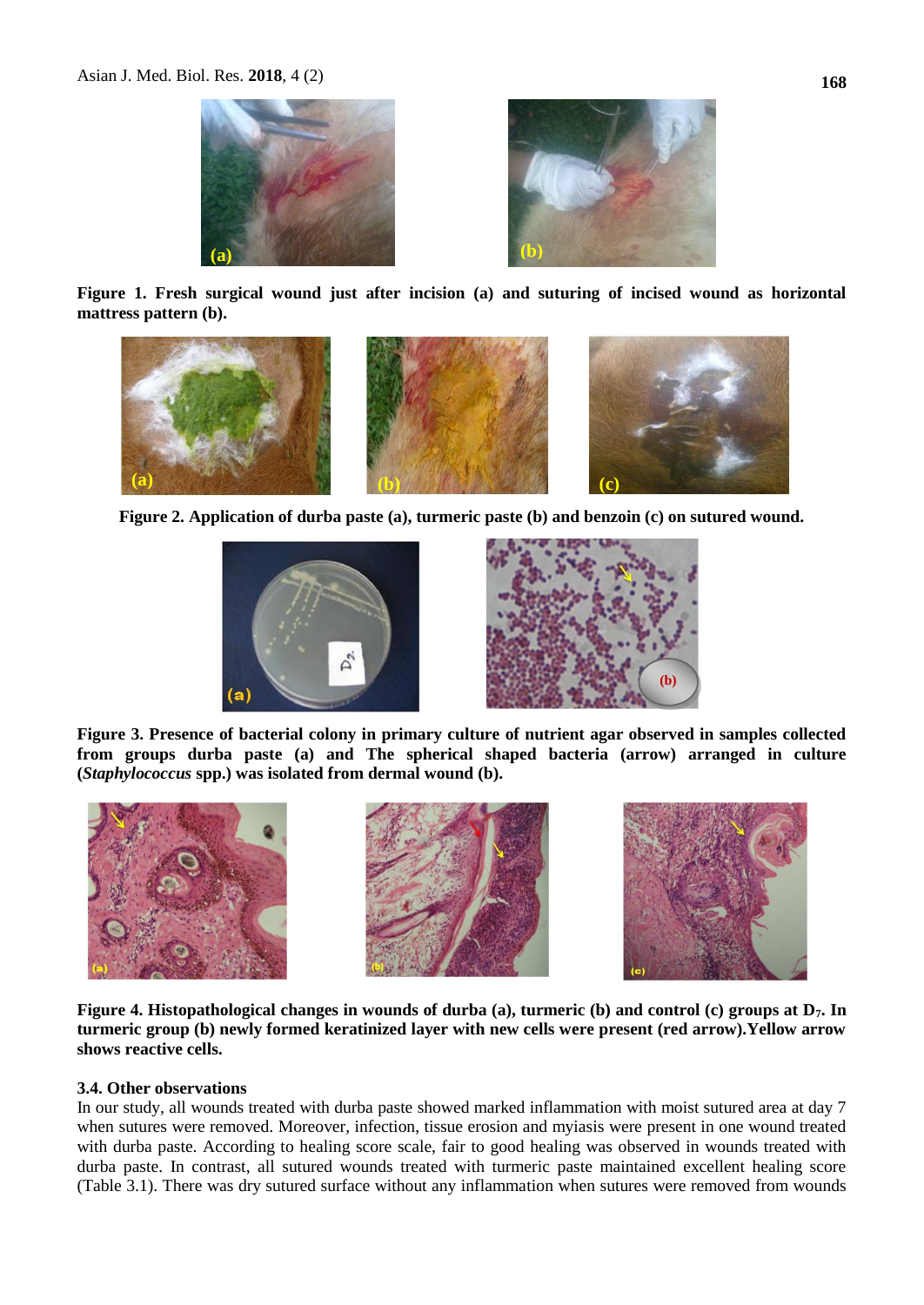of turmeric group. Moreover, early healing and sloughing of cutting edges were observed from  $D_7$  to  $D_{14}$ . Comparatively moist suture surface and delay healing were observed in wounds of durba and control groups and sloughing of cutting edges was found in between  $D_{14}$ - $D_{21}$ . No dehiscence was observed in any wound of three groups.

#### **4. Discussion**

Results showed that width of sutured line markedly decreased from day 7 (Table 3) in all wounds irrespective of treatment. This result supports the hypothesis, which states that wound contraction depends on the myofibroblast located at the periphery of the wound, its connection to components of the extra cellular matrix and myofibroblast proliferation (Rohrich, 1990).

Among three groups, higher swelled area and elevation of suture line were observed in wounds of control group where wounds treated with tincture benzoin in comparison to that of other two groups. This result hypothesizes that tincture benzoin cause marked tissue reaction in wounds. Histological findings of this experiment confirm this hypothesis. We found marked infiltration of reactive cells in samples collected from benzoin group from  $D_1$ to D3. Moreover, proliferation of fibrous connective tissue was markedly observed in wounds of turmeric group at  $D_3$ . This result indicates stimulatory effect of turmeric in wound healing and is in agreement with the finding of Sidhu *et al.* (1999). They reported that curcumin improves reepitheliazation and migration of cells such as myofibroblasts, fibroblasts, and macrophages, necessary for healing at the wound site.

The sloughing off cutting edges and thereafter, prominent scar was observed earlier within 7-14 days postoperatively when wounds were treated with turmeric paste. Presence of new keratinized tissue under a previous scab in histological samples collected from wounds treated with turmeric confirms this gross finding. *There are many studies reported the anti inflammatory action of turmeric and their beneficial roles in promoting healing process.* Curcumin, a yellow pigment from turmeric (*Curcuma longa*) reduces inflammation. Curcumin inhibits pain and inflammation and supports homeostasis by *selectively* inhibiting the arachidonic acid cascade through both the lipoxygenase and cyclooxygenase (COX) pathways *(*Ammon *et al.,* 1993; Majeed*,* 1995). Some studies also reports that curcumin selectively inhibits synthesis of inflammatory prostaglandin thromboxane without affecting prostacyclin synthesis*. Like turmeric,* the aqueous extract of durba is said to possess significant wound healing activity evidenced by a decrease in the period of epithelialization, increase in the rate of wound contraction and tensile strength (Garg *et al.,* 2009). Durba grass (*Cyanodon dactylon*) is a valuable herbal medicine and used as first aid for minor injuries (Oudhia, 1999). Whereas, several report show hat Tr. Benzoin can cause dermatitis (James *et al*., 1984; Scardamaglia *et al*., 2000) and promotes the growth of granulation tissue (Falkner-Heylings, 2011).

Bacteriological study showed that bacterial infection occur in wounds in the form of biofilms, which are complex communities of aggregated bacteria embedded in a self-secreted extracellular polysaccharide matrix *Staphylococcus aureus* (*S. aureus*), *Pseudomonas aeruginosa* (*P. aeruginosa*), and β-hemolytic *Streptococci* are common bacteria in infected and clinically non-infected wounds [\(Edwards and Harding, 2004\)](http://www.ncbi.nlm.nih.gov/pubmed/15021046). Kaleeswaran *et al.* (2010) investigated the antibacterial activity of durba against gram positive and gram negative bacteria and they found that *E. coli, B. subtilis, S. aureus* and *A. hydrophila* were more susceptible in the ethanolic extract and no result was found in aqueous extract of durba.

Histopathological study revealed the infiltration of reactive cells including neutrophils, macrophages and lymphocytes in all groups at  $D_1$ . This might be resulted from the inflammatory response as a foreign body reaction due to traumatic tissue handling and suture placement (Runk *et al.*, 1999).

There are many risk factors for the development of postoperative wound complications in veterinary medicine. Among wound complications scar formation may be due to improper suturing with excess tension or to lack of eversion of the edges, stitch marks and wound necrosis (*Gabrielli, 2000).* In this study, nylon is used as a suture material in all wounds to mitigate the suture effect on wound healing. Monofilament nylon has the advantages of superlative strength, pliability, being no capillary and inert, and it produces the least amount of swelling response in wound [\(Varma](http://www.ncbi.nlm.nih.gov/pubmed?term=%22Varma%20S%22%5BAuthor%5D) *et al.,* 1987). In addition, nylon suture is the most resistant to bacterial adherence (Denardo *et al*., 1996).

In this experiment, turmeric paste showed excellent healing score without any postoperative complication and it can be summarized that turmeric play a beneficial role in surgical wound healing. However, this study could help veterinarians to consider herbal product especially turmeric as a good healing material with minimum complications.

Investigation of wound healing process by using the active principles responsible for healing will add more insight of healing mechanism. As turmeric showed a good result in proper healing and controlling of bacteria in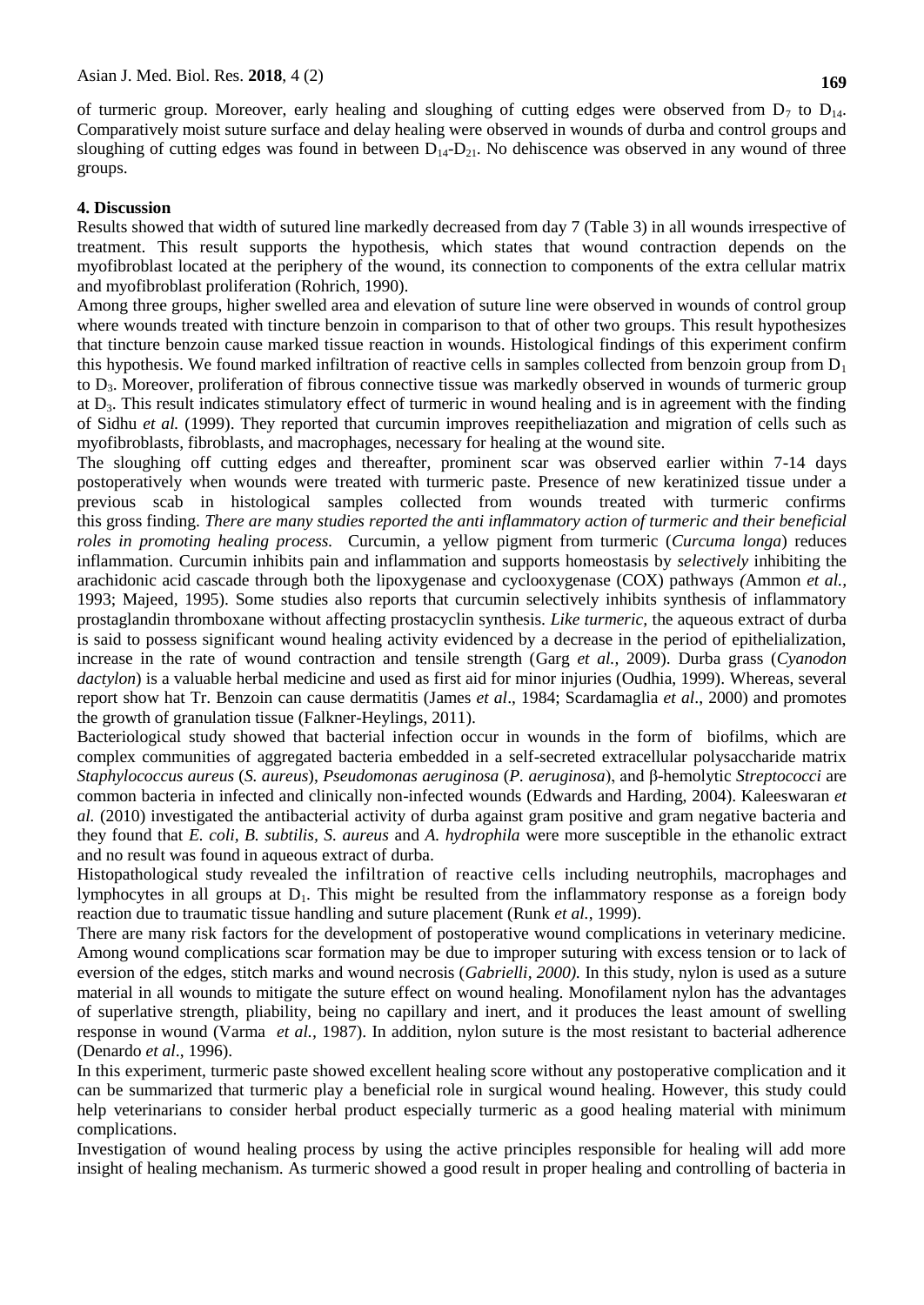wounds, future study should be directed to explore active component responsible for its effects on bacteria and wound healing.

#### **5. Conclusions**

This study concludes that tincture benzoin seal causes marked tissue reaction in wounds. Turmeric paste and benzoin seal can control infection in wounds. Turmeric paste showed splendid results in the healing of the wounds produced in cattle. Durba paste showed wound healing activity but less effective than that of turmeric. Dissemination of these findings among the farmers may prevent skin degradation caused by the postoperative complication of the wound and thus improve the health status of livestock.

#### **Conflict of interest**

None to declare.

#### **References**

- Adams B, AM Jamshaid, A David, MD Wrone and MD Murad Alam, 2003. In: Techniques for cutaneous sutured closures: Variants and indications. pp. 311-314.
- Ammon HP, H Safayhi, T Mack and J Sabieraj, 1993. Mechanism of anti-inflammatory actions of curcumin and boswellic acids. *J. Ethnopharamcology.,* 38: 113-119.
- Cutter CN, 2000. Antimicrobial effect of herb extracts against *E. coli* O157:H7, *Listeria monocytogenes* and *Salmonella typhimurium* associated with beef. J. Food. Protect., 63: 601–607.
- Denardo GA, NO Brownn, BS Trenka and S Niarrettia, 1996. Cotipalisoii of sexven ditterent slituire iliaterials in the telilne oral cavits. Joortia Lof Atxituto Assoclatiotion, 32: 164-172.
- Dey AS and M Nooruddin, 1993. Economic impact of leather defect in Bangladesh. Bang. J. Train. and Dev., 6: 27-38.
- Edwards R and Harding KG, 2004. Bacteria and wound healing. Curr. Opin. Infect. Dis., 17: 91-96.
- Falkner-Heylings, 2011. Compound Tincture of Benzoin: Alliance Professional Development Programme*.*
- [Gabrielli F,](http://www.ncbi.nlm.nih.gov/pubmed?term=%22Gabrielli%20F%22%5BAuthor%5D) C [Potenza ,](http://www.ncbi.nlm.nih.gov/pubmed?term=%22Potenza%20C%22%5BAuthor%5D) P [Puddu,](http://www.ncbi.nlm.nih.gov/pubmed?term=%22Puddu%20P%22%5BAuthor%5D) F [Sera,](http://www.ncbi.nlm.nih.gov/pubmed?term=%22Sera%20F%22%5BAuthor%5D) C [Masini](http://www.ncbi.nlm.nih.gov/pubmed?term=%22Masini%20C%22%5BAuthor%5D) and D [Abeni,](http://www.ncbi.nlm.nih.gov/pubmed?term=%22Abeni%20D%22%5BAuthor%5D) 2001. Suture materials and other factors associated with tissue reactivity, infection, and wound dehiscence among plastic surgery outpatients. Plastic & Reconstructive Surgery, 107: 38-45.
- Garg VK, RL Khosa and SK Paliwal, 2009. Wound healing activity of aqueous extract of *cynodon dactylon.*  Pharmacologyonline, 1: 1246-1255.
- Harpal S and S Kuldip, 1993. Wound healing and tissue repair. In: Ruminant Surgery. Ist edn. Edited by R. A. S. Tyagi and J. Singh. CDS publishers and Distributors, Delhi. pp. 58-71.
- Hossain MA, M Shahidullah and MA Ali, 1986. A report on surgical diseases and reproductive disorders recorded at the Veterinary Hospital of Bangladesh Agricultural University, Mymensingh. Bang. Vet. J., 20: 1-5.
- Islam SA, 2004. Comparison of the effect of certain plant extracts and antibiotic on artificially produced wound in Black Bengal goats. M.S. Thesis, Department of Surgery and Obstetrics, Bangladesh Agricultural University, Mymensingh.
- Jain P, D Bansal, P Bhasin and Anjali, 2010. activity and phytochemical screening of five wild plants against *Escherichia coli*, *Bacillus subtilis* and *Staphylococcus aureus*. Journal of Pharmacy Research, 3: 1260- 1262.
- James WD, SW White and B Yanklowitz, 1984. Allergic contact dermatitis to compound tincture of benzoin. J. Am. Acad. Dermatol., 11: 847-50.
- Kaleeswaran B, S Ilavenil and Ravinkumar, 2010. Screening of phytochemical properties and antibacterial activity of *Cynodon dactylon L*. International Journal of Current Research, 3: 83-88.
- Luna LGHT, 1968. Manual of histological technique. 3rd edn. McGraw/ Hall Book Company.
- Majeed M, 1995. *Curcuminoids: antioxidant nutrients.* Piscataway, NJ: Nutriscience Pubs., Inc.
- Myers KA, RD Marshal and J Friedin, 1980. Principles of Pathology in Surgery, 1st edn. Blackwell Scientific Publications: London. pp. 58-82.
- Nooruddin M and AS Dey, 1990. Further study on the prevalence of skin disease in domestic ruminants in Bangladesh. Bang. Vet., 4: 5-9.
- Oudhia P, 1999. Medicinal weeds in rice fields of Chhattisgarh (India). Int. Rice Res. Notes, 24: 40.
- Rohrich RJ, 1990. Wound healing and closure, abnormal scars, envenomation and extravasation injuries. In: Plastic Surgery. Edited by J. G. McCarthy. W. B. Saunders, Philadelphia. pp. 2-17*.*
- Runk A, SW Allen and EA Mahaffey, 1999. Tissue reactivity to poliglecaprone 25 in the feline linea alba. Vet. Surg., 28: 466-471.